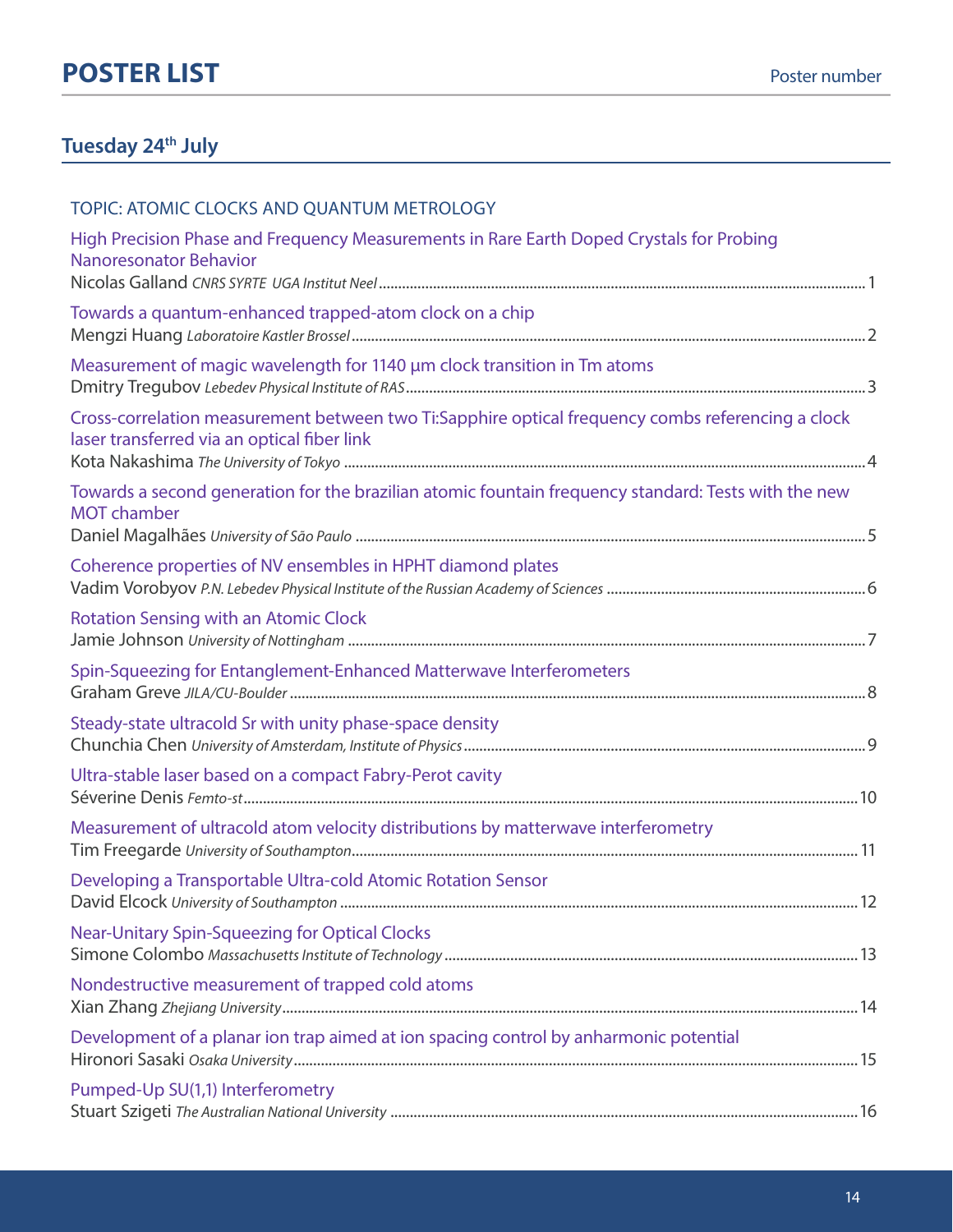| Simultaneous precision magnetic and inertial sensor based on spatial fringes using Bragg transitions                            |
|---------------------------------------------------------------------------------------------------------------------------------|
| AMBIT: A program for high-precision relativistic atomic structure calculations                                                  |
| Sensitivity limists of an Atomic gravimeter using Raman atom interferometer                                                     |
| Development of NPL's 2 <sup>nd</sup> Generation Strontium Lattice Clock                                                         |
| A search for the low-energy <sup>229</sup> Th nuclear isometric transition using an "optical" pumping technique<br>at 29-keV    |
| A compact inertial sensor using atom interferometry: pushing towards high-dynamic range                                         |
| Atomic structure calculations and study the parameters of hyperfine constants, Lande q-factors and<br>isotope shifts of Xe LIII |

#### TOPIC: INTENSE FIELDS AND ULTRAFAST SCIENCE

| Ultracold and ultrafast: Strong-field ionization of trapped alkali atoms                                                         |  |
|----------------------------------------------------------------------------------------------------------------------------------|--|
| Extracting spectroscopic molecular parameters from short pulse photo-electron angular distributions                              |  |
| Wave packet motion analysis on the role of excited states in the multiphoton ionization                                          |  |
| Strong field approximation model for frustrated tunneling ionization and subsequent free induction<br>decay                      |  |
| Angle resolved photodetachment time delay                                                                                        |  |
| Interferences in photoelectron spectra - Holographic structures                                                                  |  |
| Time delays in $(\omega, 2\omega)$ above threshold ionization                                                                    |  |
| Theoretical modeling of the high-harmonic generation and ionization processes with a discrete<br>representation of the continuum |  |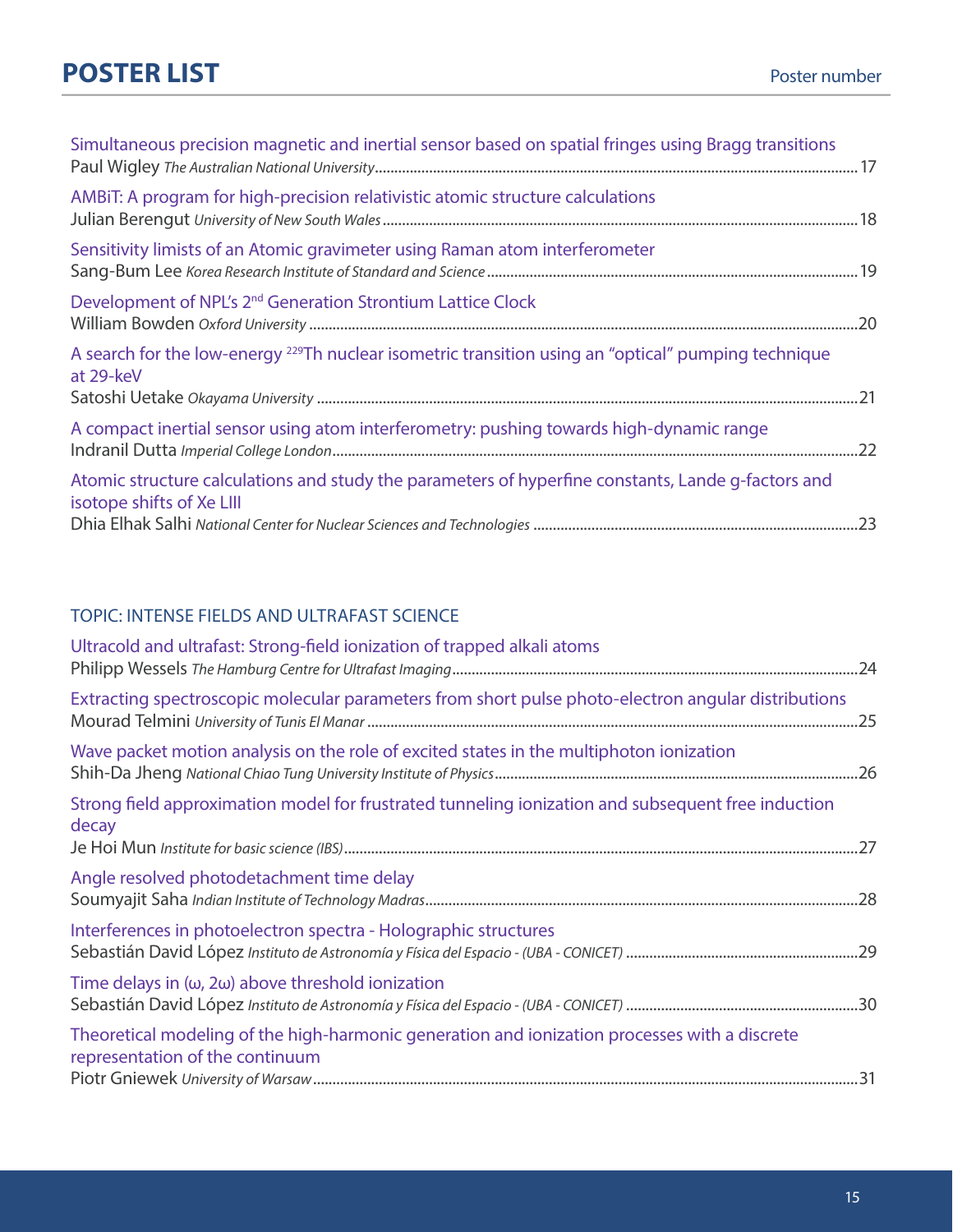| Multi-photon spectroscopy of the many-electron atoms and ions in a laser eld with accounting for the<br>Debye plasma effects |  |
|------------------------------------------------------------------------------------------------------------------------------|--|
| Strong field three electron ionization - ab initio time-dependent study                                                      |  |
| Laser Electron-Gamma-Nuclear Spectroscopy of Atmos and Multicharged Ions: Shake-Up and<br><b>NEET Effects</b>                |  |
| The effect of intermediate continuum states on two-photon ionization cross section                                           |  |
| Instantaneous ionization rate as a functional derivative                                                                     |  |
| Creating and multiplying knots in the polarization state of light                                                            |  |
| Fast transport and spin control of atoms in moving traps                                                                     |  |

#### TOPIC: OTHER

| Turbulent cascades in out-of-equilibrium Bose gas |  |
|---------------------------------------------------|--|
|                                                   |  |

#### TOPIC: OUT OF EQUILIBRIUM QUANTUM SYSTEMS

| Creating a superfluid by kinetically driving a Mott insulator                                                      |  |
|--------------------------------------------------------------------------------------------------------------------|--|
| Revealing missing charges with generalised quantum fluctuation relations                                           |  |
| Weakly interacting Bose gases far from thermal equilibrium - Engineering condensation with a<br>hot needle         |  |
| Quench dynamics in a two-particle system with a combination of synthetic spin-orbit coupling and<br>Raman coupling |  |
| Impact of geometry on many-body localization                                                                       |  |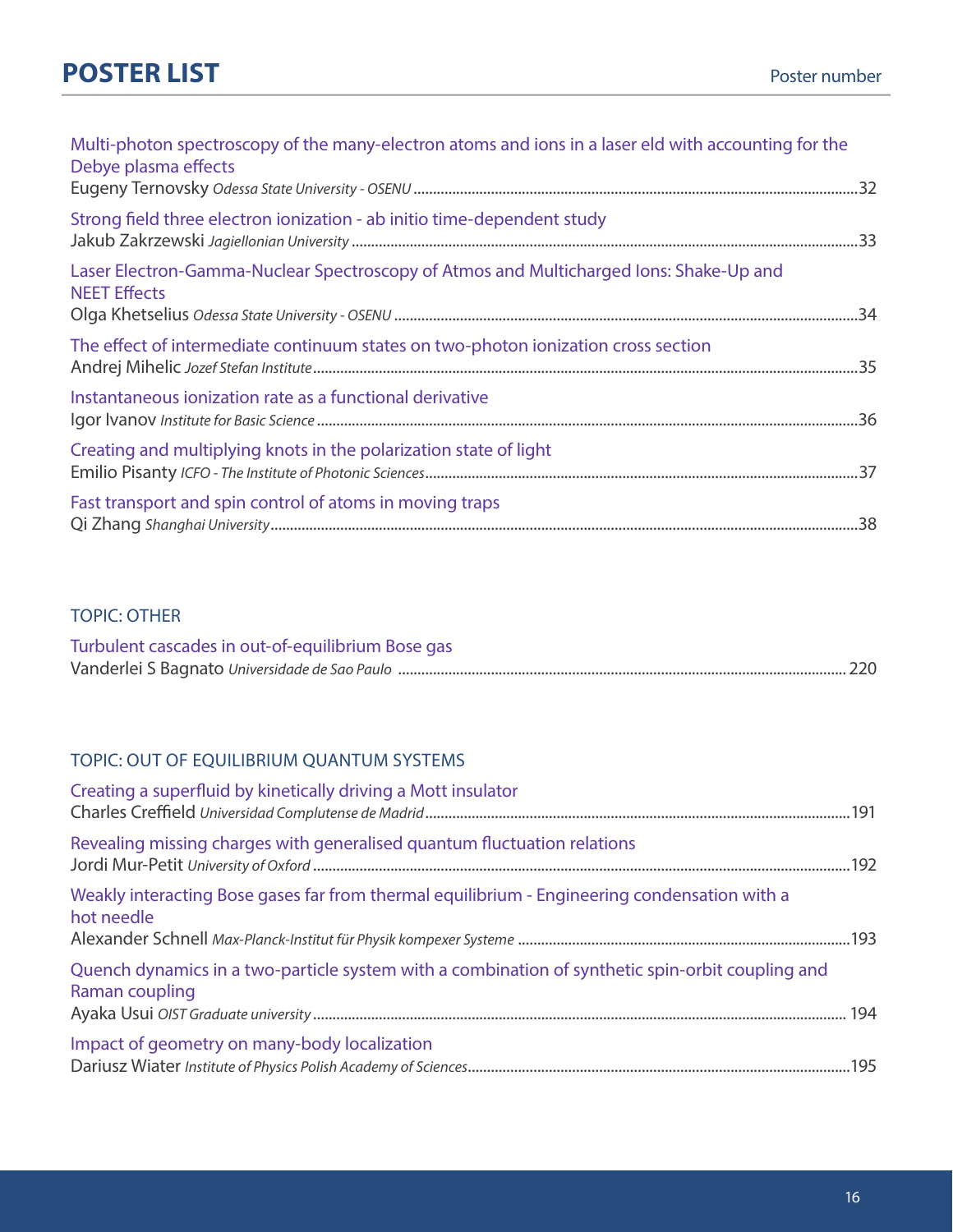| Collective modes and quantum thermalisation with tilted dipoles                                                     |  |
|---------------------------------------------------------------------------------------------------------------------|--|
| Monitoring squeezed collective modes of a 1D Bose gas after an interaction quench using density ripples<br>analysis |  |
|                                                                                                                     |  |
| Probing many-body localization in the presence of a quantum bath                                                    |  |
| Dynamical Phase Transition in the Collective Heisenberg Model                                                       |  |
| Quantum master equation in paired degenerate subspace of finite-size dissipative Dicke model                        |  |
| Nontrivial Bloch oscillations in an optical lattice due to spin-orbit coupling                                      |  |
| Turning-off two-body and generating three-body interactions between ultracold neutral bosonic atoms                 |  |
| Scale-dependent anomalous diffusion in spatially disordered environments                                            |  |
| Quantum noise in a transversely pumped cavity Bose-Hubbard model                                                    |  |
| Out-of-equilibrium many-body systems: a numerical approach based on non-equilibrium<br><b>Green's functions</b>     |  |
| A many-ion quantum simulator of the Dicke model for probing entanglement, chaos and information<br>scrambling       |  |
|                                                                                                                     |  |
| Relaxation dynamics of non-equilibrium quantum gas in a uniform box potential                                       |  |
| Nonlinear damping of quantum gas at ultra-low temperature in a cylindrical box potential                            |  |
| Floquet-Gibbs state for dissipative quantum systems                                                                 |  |
| Formulation of quantum field theory for driven-dissipative Bose-Einstein condensation                               |  |
| Non-equilibrium phase structure and dynamics of driven-dissipative Rydberg spin systems                             |  |
| Exploring extreme nonequilibrium dynamics with ultracold atoms                                                      |  |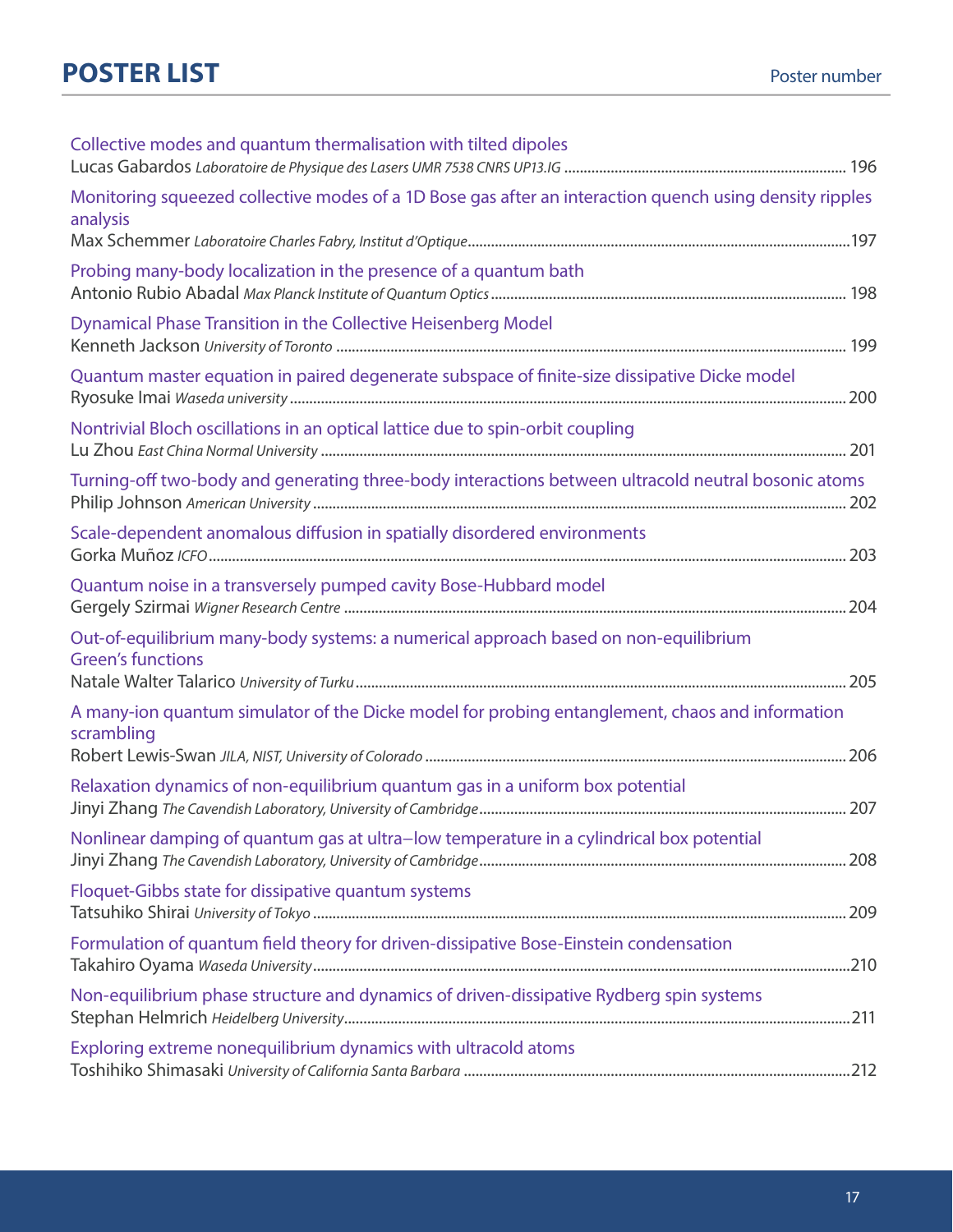| Universal phase fluctuations in low dimensional quantum systems                                                       |  |
|-----------------------------------------------------------------------------------------------------------------------|--|
| Dynamics in an isolated disordered Heisenberg spin system                                                             |  |
| A model for strong-coupling, finite-time and finite-size interactions: the Gaussian Otto cycle                        |  |
| Kapitza stabilization of a repulsive Bose-Einstein condensate in an oscillating optical lattice                       |  |
| Direct measurement of localization and logarithmically-slow correlation dynamics in the many-body-<br>localized phase |  |
| Probing microscopic models for system-bath interactions via parametric driving                                        |  |
| Optical conductivity of a quantum gas                                                                                 |  |

#### TOPIC: QUANTUM COMPUTATION AND COMMUNICATION

| Two-electron atoms: The Greens function approach to the Fock expansion calculations                |  |
|----------------------------------------------------------------------------------------------------|--|
| A fibre-tip Fabry-Pérot cavity for deterministic, strong atom-photon interactions                  |  |
| Polarised Single-Photons from a Cavity-Enhanced Atom-Light Interface in Photonic Quantum Networks  |  |
| From Reservoir Engineering with Trapped lons to GKP Coding State and Phonon Lasing                 |  |
| Demonstration of a passive photon-atom swap gate                                                   |  |
| Hight-fidelity Single-Qubit Gates of a Neutral-Atom Qubit in a Magic-Intensity Optical Dipole Trap |  |
| Using and reusing coherence to realize quantum processes                                           |  |
| Photonic quantum state engineering using single-photon Raman interaction                           |  |
| Sub-Megahertz Single Photon Source Suitable for Quantum Memories                                   |  |
| Repeated multi-qubit readout and feedback with a mixed-species trapped-ion register                |  |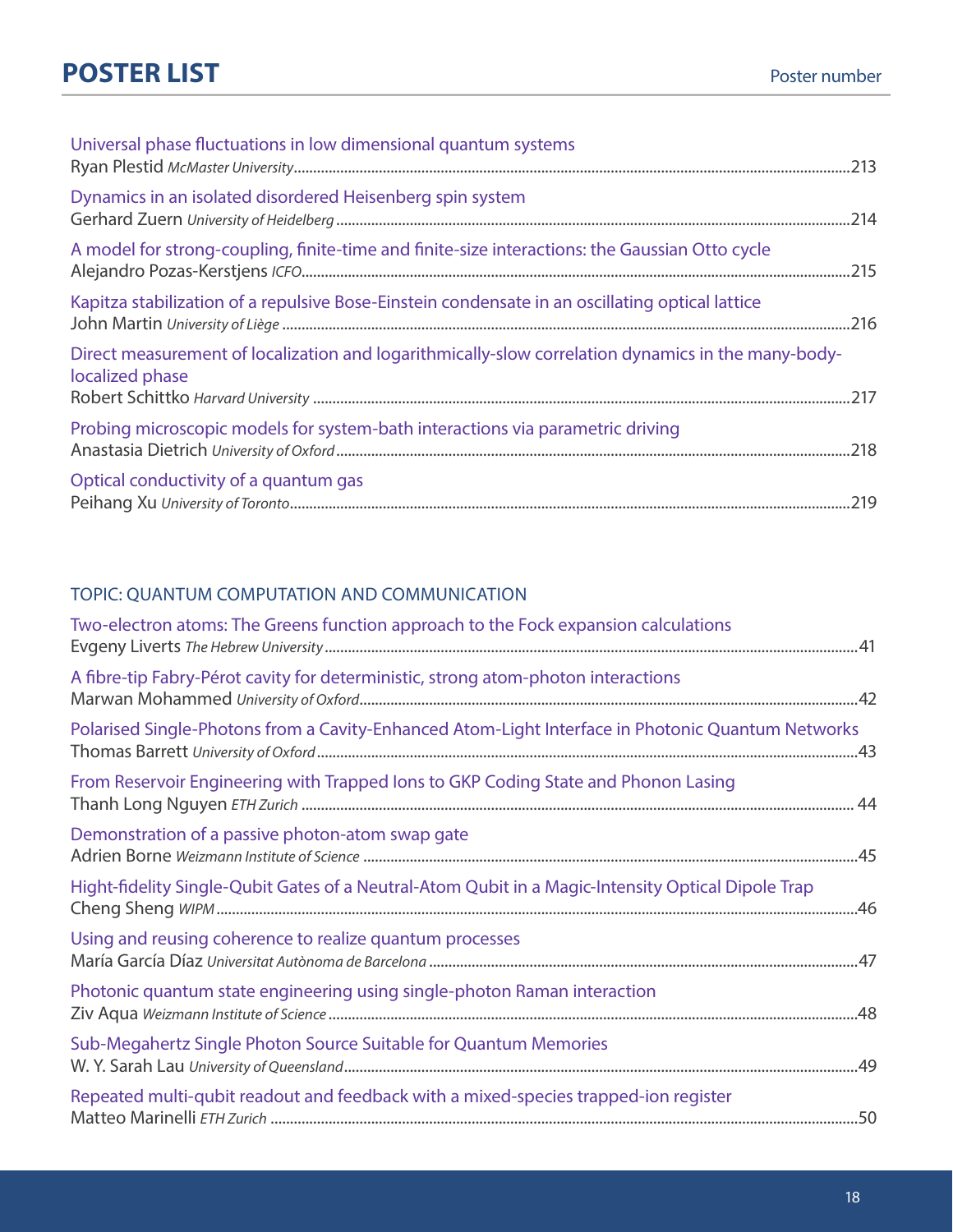| Spatially dependent Electromagnetically Induced Transparency                                               |  |
|------------------------------------------------------------------------------------------------------------|--|
| Photonic quantum state transfer between a cold atomic gas and a crystal                                    |  |
| Energy-time entanglement between a single photon and a spin wave in a solid state quantum memory           |  |
| Multiplexed storage and real-time manipulation based on a multiple-degree-of-freedom quantum<br>memory     |  |
| Speeding Up Reinforcement Learning on a Trapped Ion Quantum Computer                                       |  |
| Scaling of electric field noise in surface ion traps                                                       |  |
| Progress towards entanglement of atomic ensemble qubits via Rydberg blockade                               |  |
| Independent gate operations on two adjacent atomic qubits in a 532-nm 1D optical lattice                   |  |
| Modular segmented ion trap with an integrated optical cavity                                               |  |
| Towards a temporally multiplexed quantum repeater node based on laser-cooled atoms                         |  |
| Quasi-continuous variable quantum computation with collective spins in multi-path interferometers          |  |
| Eliminating Noise from a Broadband and Single-Mode Quantum Memory                                          |  |
| High-Dimensional Temporal Mode Manipulation using Quantum Memories                                         |  |
| Microfabricated optical elements towards a photonic interface for ion microtrap arrays                     |  |
| Electron and Nuclear spin dynamics of Kramers ion at Subkelvin Temperatures                                |  |
| Highly-Efficient Quantum Memory for Polarization Qubits in a Spatially-Multiplexed Cold Atomic<br>Ensemble |  |
| Electron and Nuclear spin dynamics of Kramers ion at Subkelvin temperatures                                |  |
| Spiral bandwidth of four-wave mixing in rubidium vapour                                                    |  |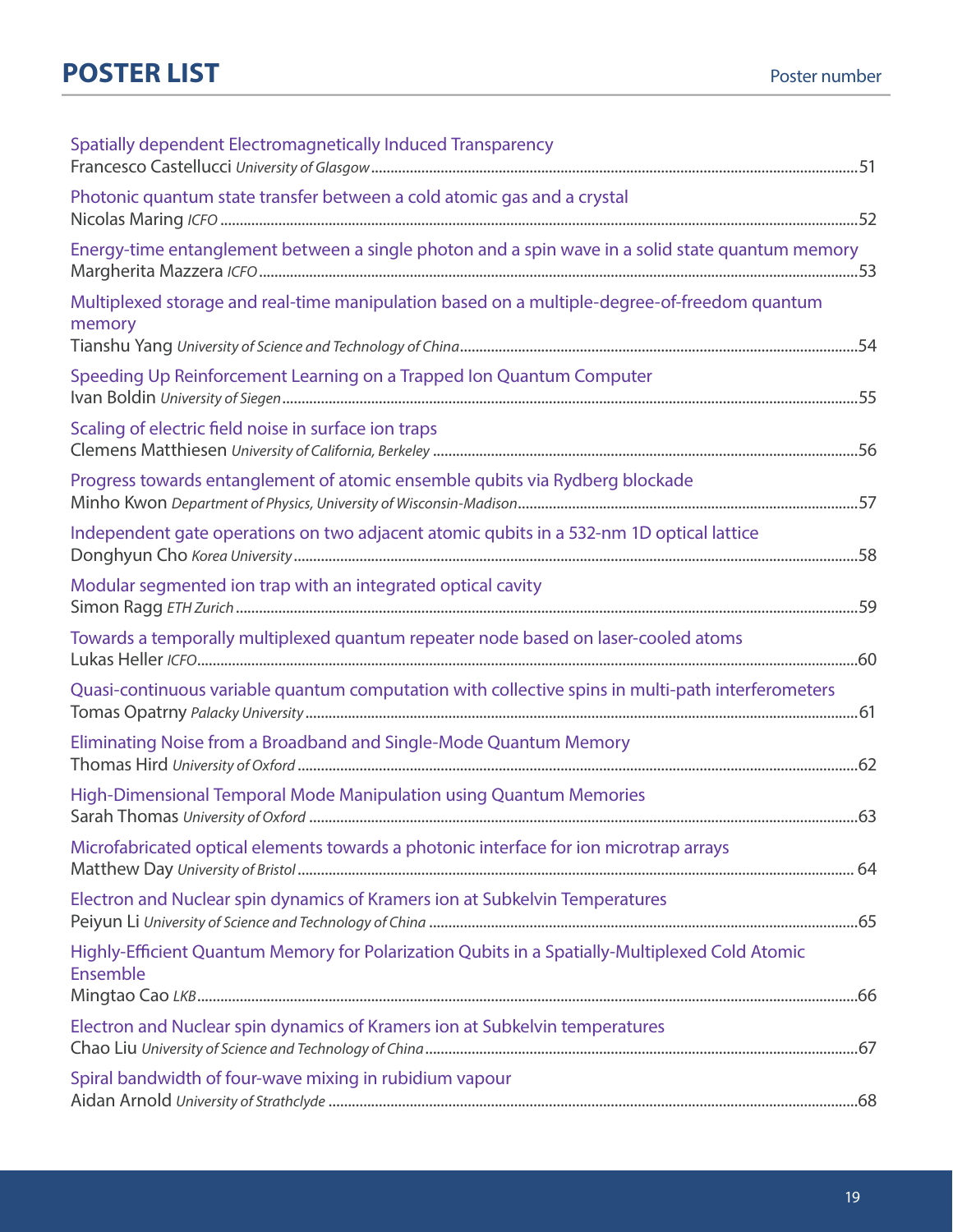| Superconducting qubit-qutrit circuit: A toolbox for efficient quantum gates                                                                       |
|---------------------------------------------------------------------------------------------------------------------------------------------------|
| Optimal condition for a cavity QED-based quantum gate                                                                                             |
| RF-induced evaporative cooling in an optical trap                                                                                                 |
| A novel integrated platform for quantum storage of heralded single photons                                                                        |
| Efficient single-photon collection for long-distance entanglement of atoms                                                                        |
| Towards quantum interfaces based on trapped <sup>25</sup> Mg <sup>+</sup> ions                                                                    |
| Tomography of a Raman Quantum Memory for Temporal Modes                                                                                           |
| Towards heralded entanglement of single atoms over long distances                                                                                 |
| Optimized Entangled State Retrieval from Quantum Memories for Networking                                                                          |
| Engineering the components of a quantum cryptographic network enhanced by quantum memories                                                        |
| <b>Cubic Hamiltonian in few steps</b>                                                                                                             |
| Modal Properties of the Off-resonant Cascaded Absorption Memory                                                                                   |
| Broadband Light-Matter Interactions with an Atomic Frequency Comb in a Rare-Earth-Ion-Doped Crystal                                               |
| Storing single photons emitted by a quantum memory on a highly excited Rydberg state                                                              |
| Quantum compilation optimized for experiments with multi-qubit gates                                                                              |
| A novel quantum memory protocol for coherent storage and manipulation of broadband photons via<br>dynamically controlled Autler-Townes absorption |
| Strong upper bounds for the classical capacity on Gaussian quantum channels                                                                       |
| Investigation of the Hyperfine Structure of the Electronically Excited State through Raman Heterodyne<br><b>Detection</b>                         |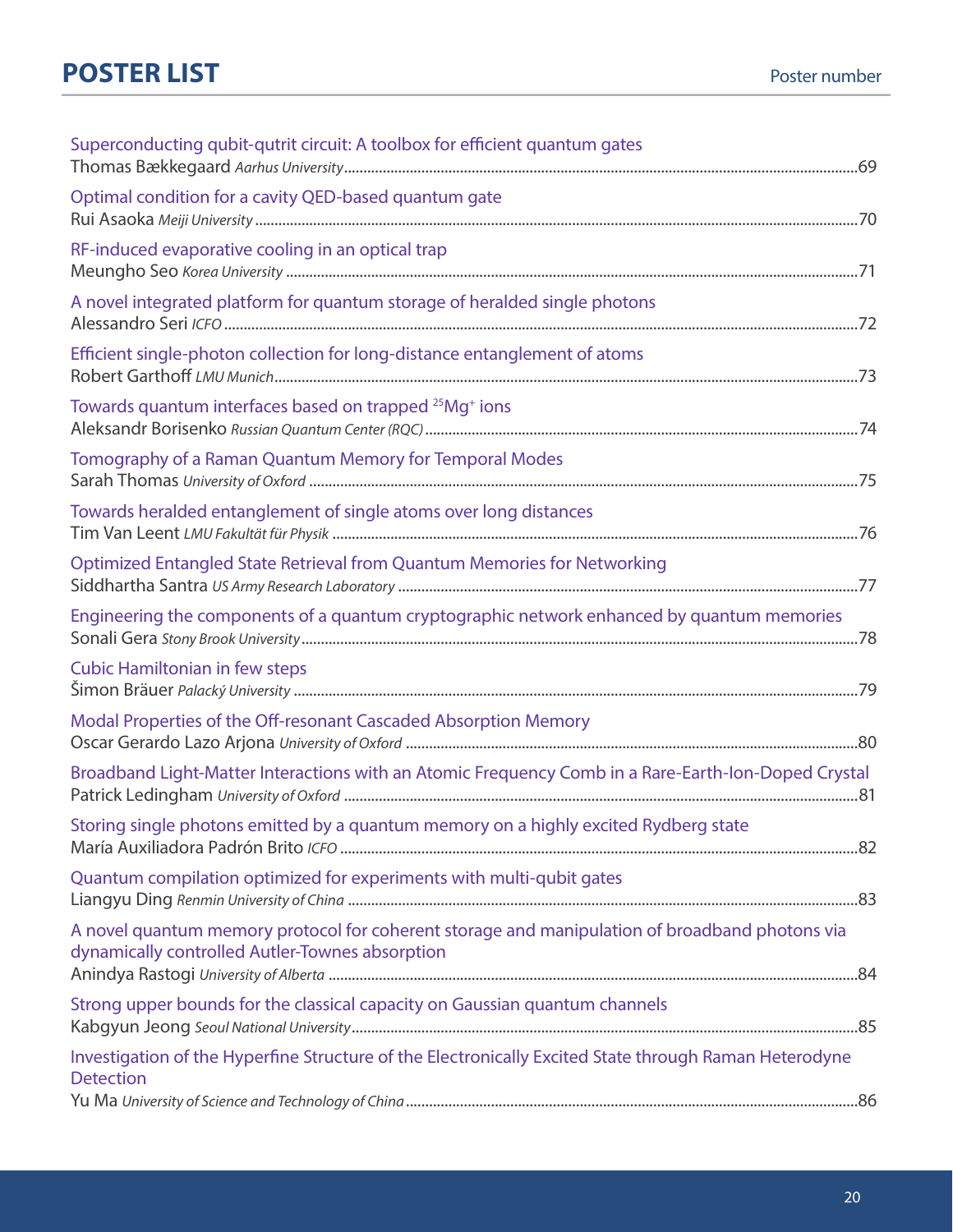| Genuinely entangled symmetric states with no N-partite correlations                                                      |  |
|--------------------------------------------------------------------------------------------------------------------------|--|
| Observing the quantum interference and entanglement of electron-nuclear system on Bloch sphere by<br>Wigner distribution |  |
| Verifying high-fidelity multi-particle processes in an ion-trap quantum computer                                         |  |
| Half-Deterministic Atom-Photon Entanglement for Quantum Repeaters                                                        |  |
| Quantum memory for light: beyond the three-level Λ-scheme approximation                                                  |  |

#### TOPIC: QUANTUM GASES

| Negative-mass effects in spin-orbit coupled Bose-Einstein condensates                                                 |  |
|-----------------------------------------------------------------------------------------------------------------------|--|
| Quantum Phases and Excitations in Bose-Fermi Mixtures in a Three-Dimentional Optical Lattice                          |  |
| Magnetic phases of spin-1 lattice gases with random interactions                                                      |  |
| Laser cooling of <sup>87</sup> Rb to quantum degeneracy                                                               |  |
| Measurement of interorbital spin-exchange interaction of ytterbium atoms                                              |  |
| Shear viscosity of a strongly-interacting Fermi gas                                                                   |  |
| Sound Propagation excited by Density Perturbation in a Bose-Fermi Mixture Superfluid at Finite<br><b>Temperatures</b> |  |
| Observation of Atom Number Fluctuations in a Bose-Einstein Condensate                                                 |  |
| Isothermal Compresibility and Strong Coupling Effects in an Ultracold Fermi Gas                                       |  |
| Photoemission Spectrum in an Ultracold Bose-Fermi Mixture with Hetero-Pairing Interaction                             |  |
| Phase-separated state in a repulsive Bose-Fermi mixture: Interface structure and breathing mode                       |  |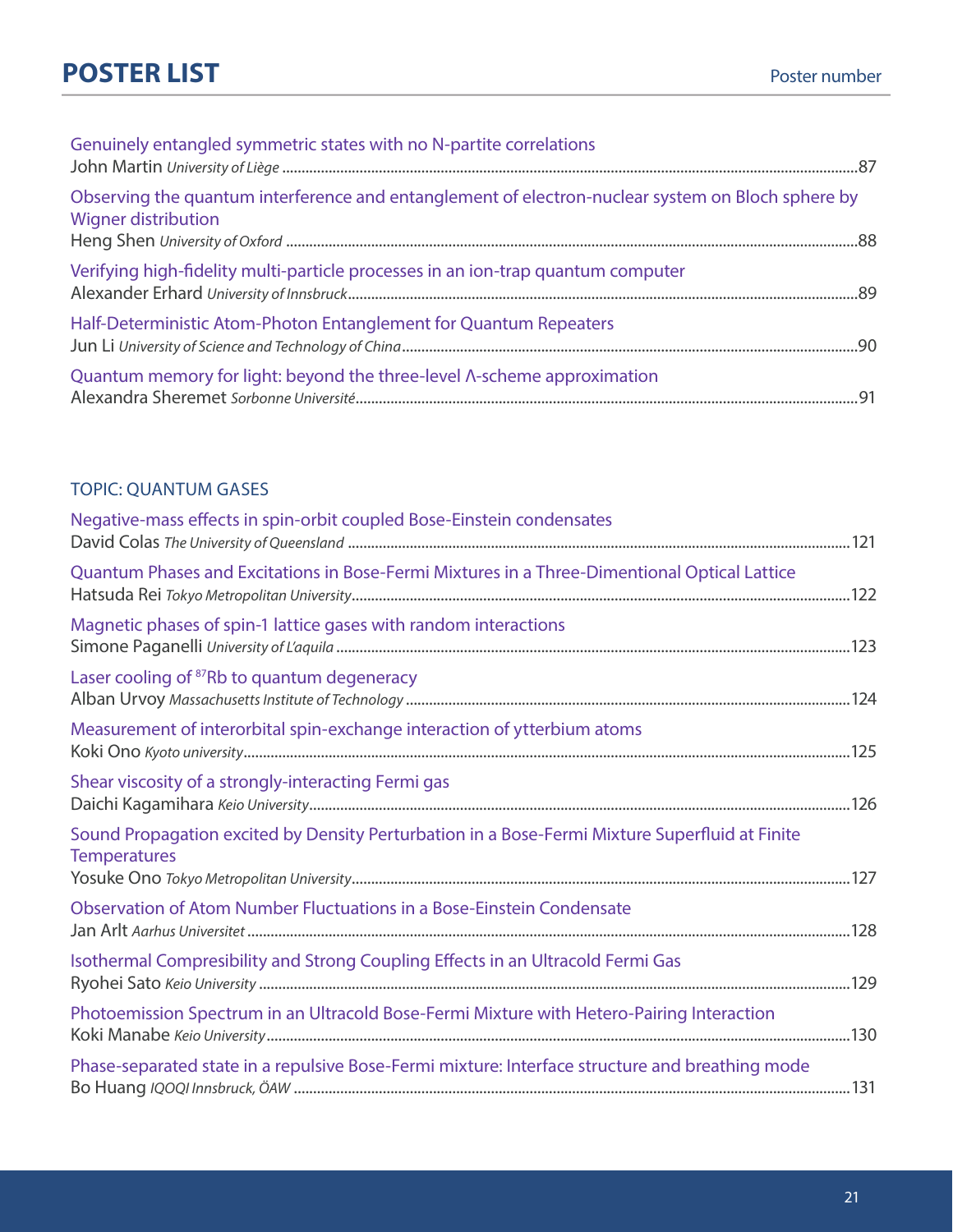| An experiment for the study of small Hubbard models with rapid repetition rate                                                                          |  |
|---------------------------------------------------------------------------------------------------------------------------------------------------------|--|
| Temperature-dependent break-down of disorder-induced localization for interacting fermions coupled<br>to a thermal bath                                 |  |
| Collisional Properties of Fermionic Potassium in the Vicinity of a D-Wave Feshbach Resonance                                                            |  |
| Long-range interactions and symmetry-breaking in quantum gases through optical feedback                                                                 |  |
| Dynamical control of phases in a Driven-Dissipative Bose-Einstein Condensate in an Optical Cavity                                                       |  |
| 2D and 3D Grating Magneto-Optical Traps as Cold Atom Sources                                                                                            |  |
| Doppler-sensitive holographic Microscopy of cold atoms                                                                                                  |  |
| Superfluid weight and Berezinskii-Kosterlitz-Thouless temperature of spin-imbalanced and spin-orbit-<br>coupled Fulde-Ferrell phases in lattice systems |  |
| Out-of-time-ordered correlator of quenched state in many-body localization                                                                              |  |
| Collisionless sound in a uniform Bose gas                                                                                                               |  |
| Fast manipulation of Bose-Einstein condensates with an atom chip                                                                                        |  |
| Spatially distributed genuine multipartite entanglement enables EPR steering of Bose-Einstein<br>Condesates                                             |  |
| Coherent splitting and recombination of bright solitary matter waves                                                                                    |  |
| Bilayer system of dipolar bosons: few-body bound state                                                                                                  |  |
| A new apparatus for the study of Sodium spinor BECs in highly stable magnetic field environment                                                         |  |
| A Spinor BEC co-magnetometer for phase resolving spin amplification                                                                                     |  |
| Anomalous momentum diffusion in a Bose-Hubbard gas                                                                                                      |  |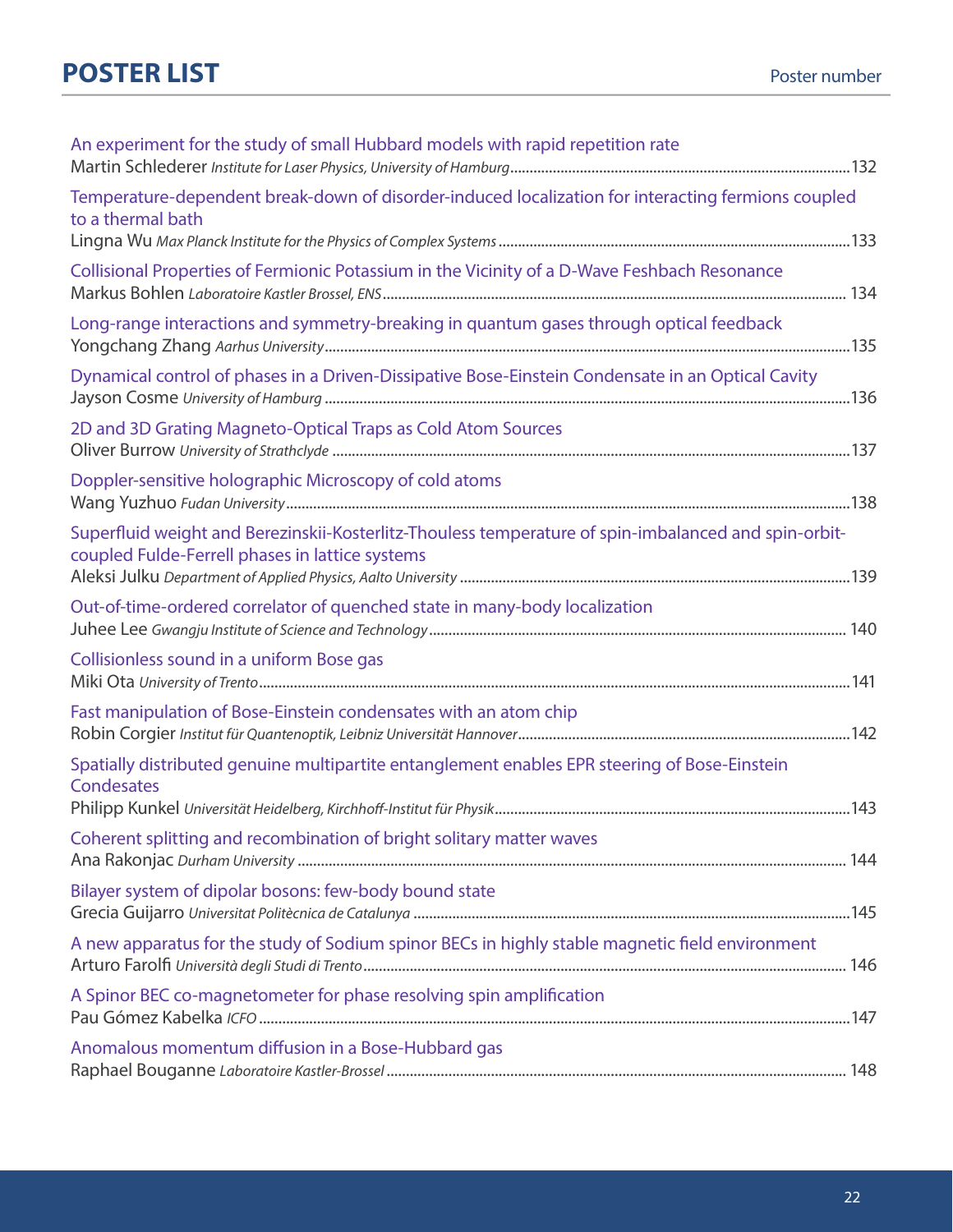| Quantized circular dichroism in ultracold atoms                                              |  |
|----------------------------------------------------------------------------------------------|--|
| Speed of sound in a superfluid 2D Bose gas                                                   |  |
| Non-demolition quantum thermometry of BECs in the sub-nK domain                              |  |
| Two-dimensional Condensation of Polar Molecules in a Synthetic Gauge Field                   |  |
| Non-linear relaxation of interacting bosons coherently driven on a narrow optical transition |  |
| Observation of Spin Superfluidity in a Bose Gas Mixture                                      |  |
| Synthetic dimensions in ultracold polar molecules: From topology to quantum strings          |  |
| Universality of liquid Bose-Bose mixture of ultracold atoms                                  |  |
| Modeling atom diffraction beyond the weakly-diffracting limit                                |  |
| Quantum Monte Carlo simulations of spin-orbit coupled systems                                |  |
| Raise and fall of a bright soliton in an optical lattice                                     |  |
| Towards ultracold erbium-potassium quantum gas mixtures                                      |  |
| Quantum liquid droplets in a mixture of Bose-Einstein condensates                            |  |
| Many-body effects in synthetic lattices                                                      |  |
| Dynamics and Thermodynamics of Strongly Interacting Homogeneous Bose Gases                   |  |
| Supersolid Phase with Ultracold Bose Gases in an Optical Lieb Lattice                        |  |
| Squeezed field description of second sound in Bose-Einstein condensates                      |  |
| Universal few-body correlations in a Bose polaron                                            |  |
| Spin-dependent artificial magnetic fields and superfluidity in Bose-Einstein condensates     |  |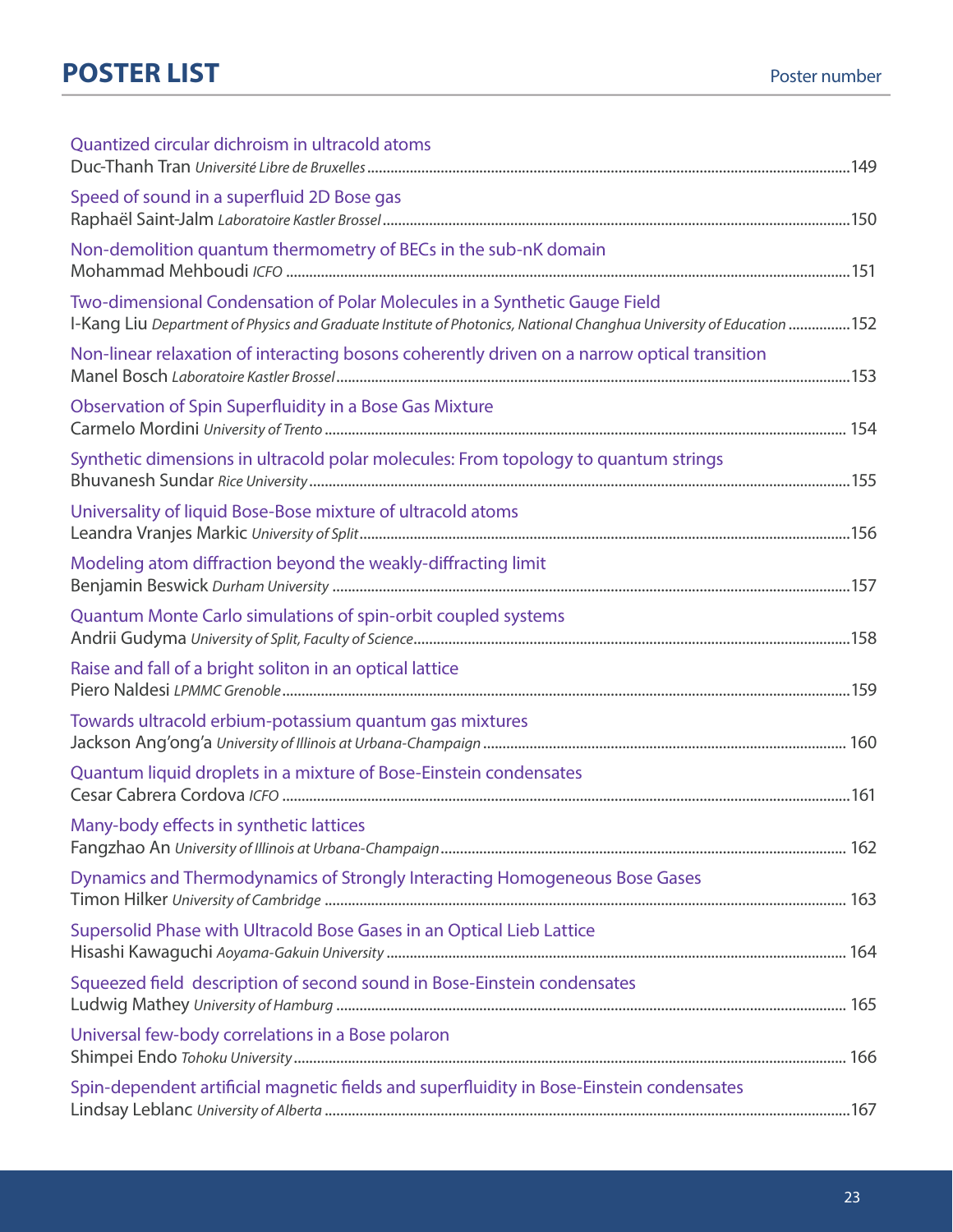| Collective oscillations of a strongly interacting 2D Fermi gas                                                                   |  |
|----------------------------------------------------------------------------------------------------------------------------------|--|
| Bistability and Non-equilibrium Condensation in a Driven-Dissipative Atomic Superfluid                                           |  |
| Synthetic Frustrated Antiferromagnets with Coherently-Coupled Binary Fermi Gases in a Triangular Optical<br>Lattice              |  |
| Self-bound Bose mixtures                                                                                                         |  |
| Superfluidity of Light in an atomic vapor                                                                                        |  |
| Interaction control and interorbital molecules exploiting clock transition in two electron atoms                                 |  |
| Strong-coupling effects on p-wave contacts in an ultracold Fermi gas with a p-wave interaction                                   |  |
| Precision imaging of cold atoms with high resolution holographic microscopy                                                      |  |
| Drag force and superfluidity in the supersolid stripe phase of a spin-orbit-coupled Bose-Einstein<br>condensate                  |  |
| Towards weakly-destructive, real-time transport measurements of interacting Fermi Gas                                            |  |
| Feshbach resonances and Feshbach molecules in an ultracold <sup>6</sup> Li- <sup>133</sup> Cs mixture                            |  |
| Long range interactions in time lattices                                                                                         |  |
| Quantum phase transition of a frustrated Bose-Hubbard model on triangular lattice: Density matrix<br>renormalization group study |  |
| Observation of semimetal phase for ultracold fermions with 2D spin-orbit coupling in an optical lattice                          |  |
| Two-photon spectroscopy of ultracold rubidium atoms in magnetic field                                                            |  |
| Observation of Superradiant Decay of Cold Atoms via the 350 Hz Intercombination Line of Calcium                                  |  |
| Blue light emission from ultracold rubidium atoms via optical double resonance                                                   |  |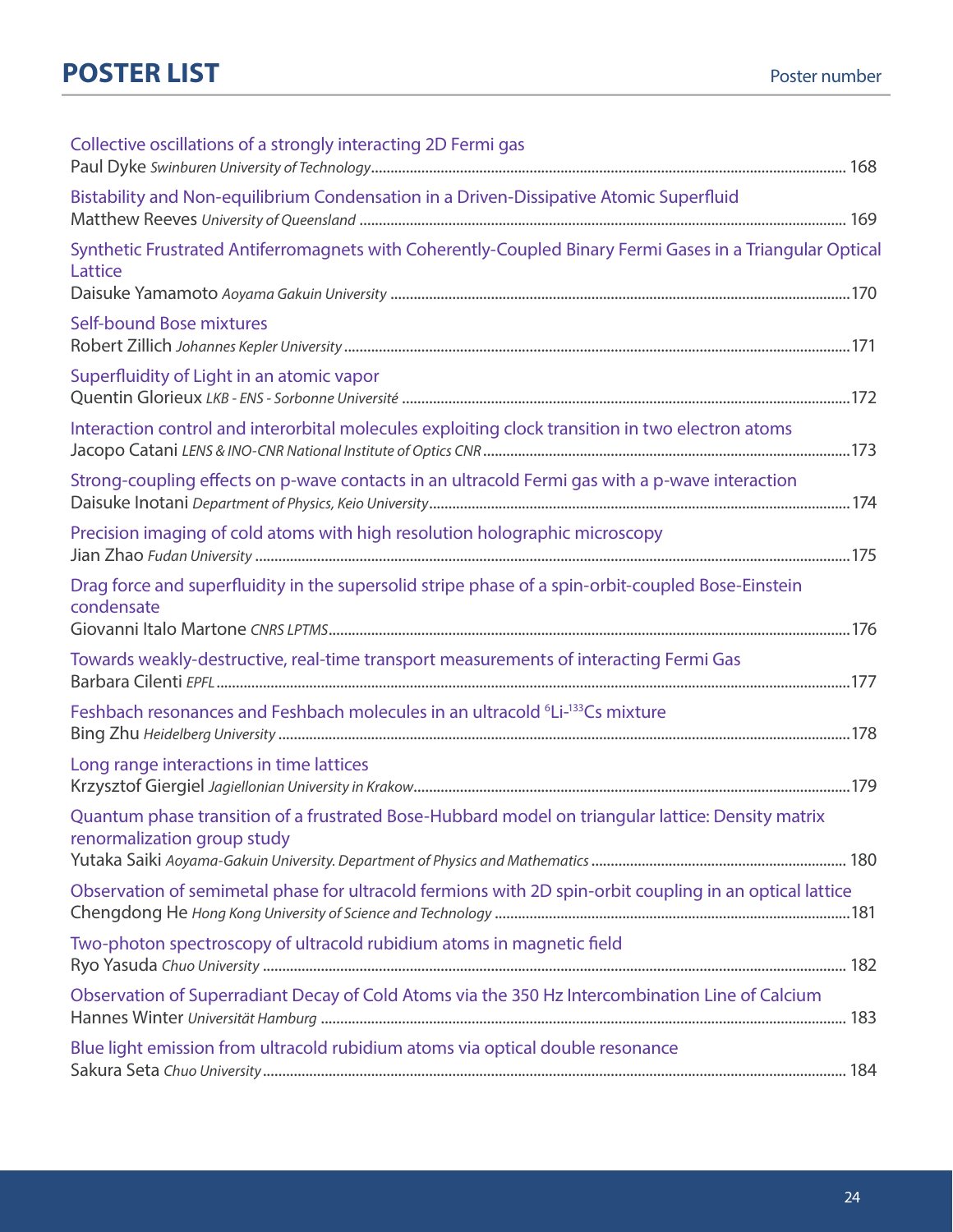## **POSTER LIST** POSTER POSTER **POSTER POSTER**

| Coupled order parameters with ultracold atoms in two crossed cavities                                  |  |
|--------------------------------------------------------------------------------------------------------|--|
| Two photon spectroscopy of ultracold rubidium atoms near dielectric surface                            |  |
| Observation of the $5^{2}P_{3/2}$ - $6^{2}P_{3/2}$ forbidden transition in laser-cooled rubidium atoms |  |
| A two-dimensional box trap for ultracold <sup>39</sup> K atoms with tuneable interactions              |  |
| Lifetime of a chiral superfluid in an orbital optical lattice                                          |  |
| One-dimensional spinor Bose gases: Spin-domain formation and giant spin-dipole polarizability          |  |

#### TOPIC: QUANTUM OPTICS ANS QUANTUM NANOPHOTONICS

| Nanosecond geometric control of electric dipole                                                           |  |
|-----------------------------------------------------------------------------------------------------------|--|
| Optical switching in Doppler broadened multilevel atomic systems                                          |  |
| Highly bright polarization-entangled photon-pairs from a Doppler-broadened ladder-type atomic<br>ensemble |  |
| Bidirectional lasing with cold atoms in a ring cavity                                                     |  |
| A simple approach to quantum dispersive light through single-particle quantum mechanics                   |  |
| Direct frequency-comb-driven Raman transitions in the terahertz range                                     |  |
| Excitation enhancement in optical forbidden transitions near nano structure                               |  |
| A versatile neutral-atom microtrap using high NA optics to study light-matter interaction                 |  |
| Microscale atom-photon junction                                                                           |  |
| Tuning dipole-dipole interactions in atomic vapours via cavities                                          |  |
| Towards a quantum interface between cold atoms and a nano membrane                                        |  |